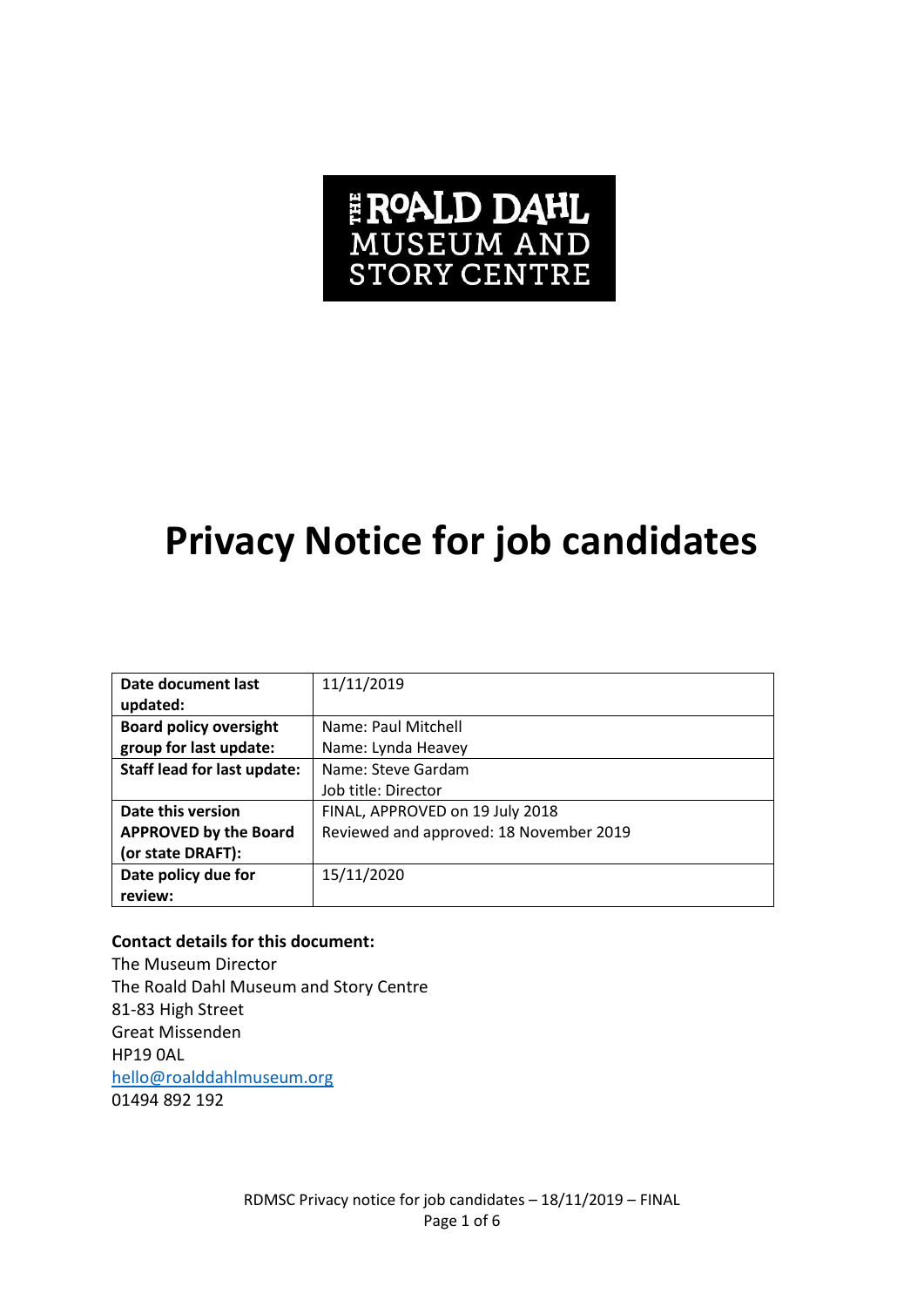### **Contents**

- 1. Introduction
- 2. Personal Data protection principles
- 3. The kind of information we hold about you
- 4. How is your personal information collected?
- 5. How we will use information about you
- 6. Sharing personal data
- 7. Storing personal data
- 8. Your rights in relation to your personal information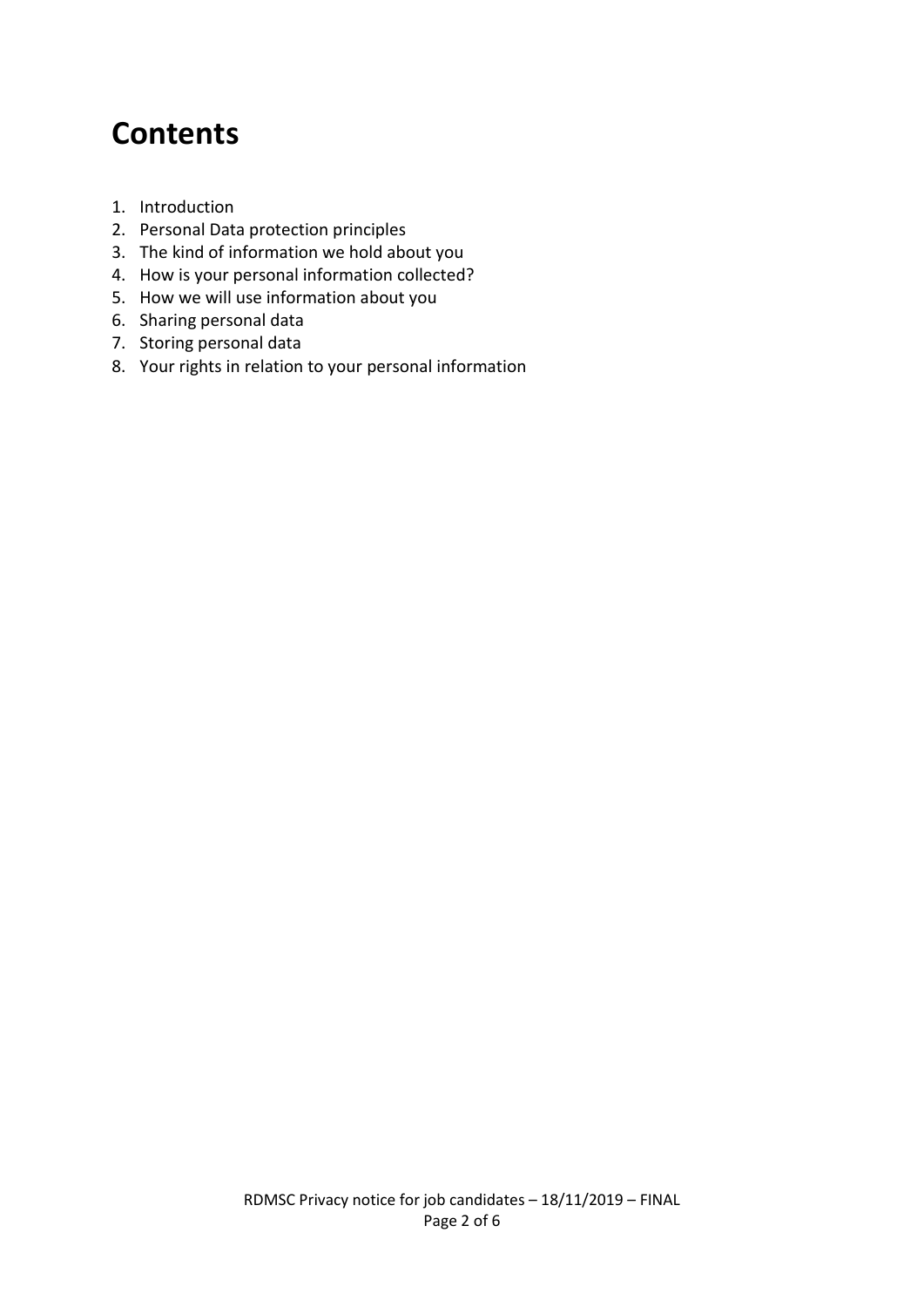#### **1. Introduction**

- 1.1 Personal Data is any information that allows a living individual to be identified. It may include names, contact addresses or similar information, photographs, etc. It may include information that is not itself personal data but could be combined with other information to identify an individual e.g. a cross-referenced record in a filing system. It also includes any expression of opinion about an individual.
- 1.2 The Roald Dahl Museum and Story Centre (RDMSC, The Museum, "we", "our", "us") is committed to protecting the privacy of personal data about you that we may hold, by following the principles of protecting and processing personal data as laid out in the General Data Protection Regulation (EU) 2015/679 (GDPR). For the purposes of this privacy notice we are the data controller.
- 1.3 'Processing' personal data simply means using it in some way.
- 1.4 This privacy notice describes how we collect and use personal information about you during and after your application to work with us. Privacy notices like this are designed to make you aware of how and why we are using such information.
- 1.5 We have used the guidance from the UK Information Commissioner's Office (ICO) on  $GDPR<sup>1</sup>$  to produce this notice. The ICO guidance offers further depth to and illustrative examples for many of the issues covered in this notice.

#### **2. Personal Data protection principles**

- 2.1 The principles of protecting and using personal data laid out in the GDPR state that the personal information we hold about individuals (known as 'data subjects') must be:
	- 2.1.1 Used lawfully, fairly and in a transparent way
	- 2.1.2 Collected only for valid, specified purposes that we have clearly explained (through relevant Privacy Notices including this one) and not used in any way that is incompatible with those purposes
	- 2.1.3 Relevant to the specified purposes and limited to what is necessary for those purposes
	- 2.1.4 Accurate and kept up to date
	- 2.1.5 Kept only as long as necessary for the specified purposes
	- 2.1.6 Kept securely

<sup>1</sup> <https://ico.org.uk/for-organisations/guide-to-the-general-data-protection-regulation-gdpr/>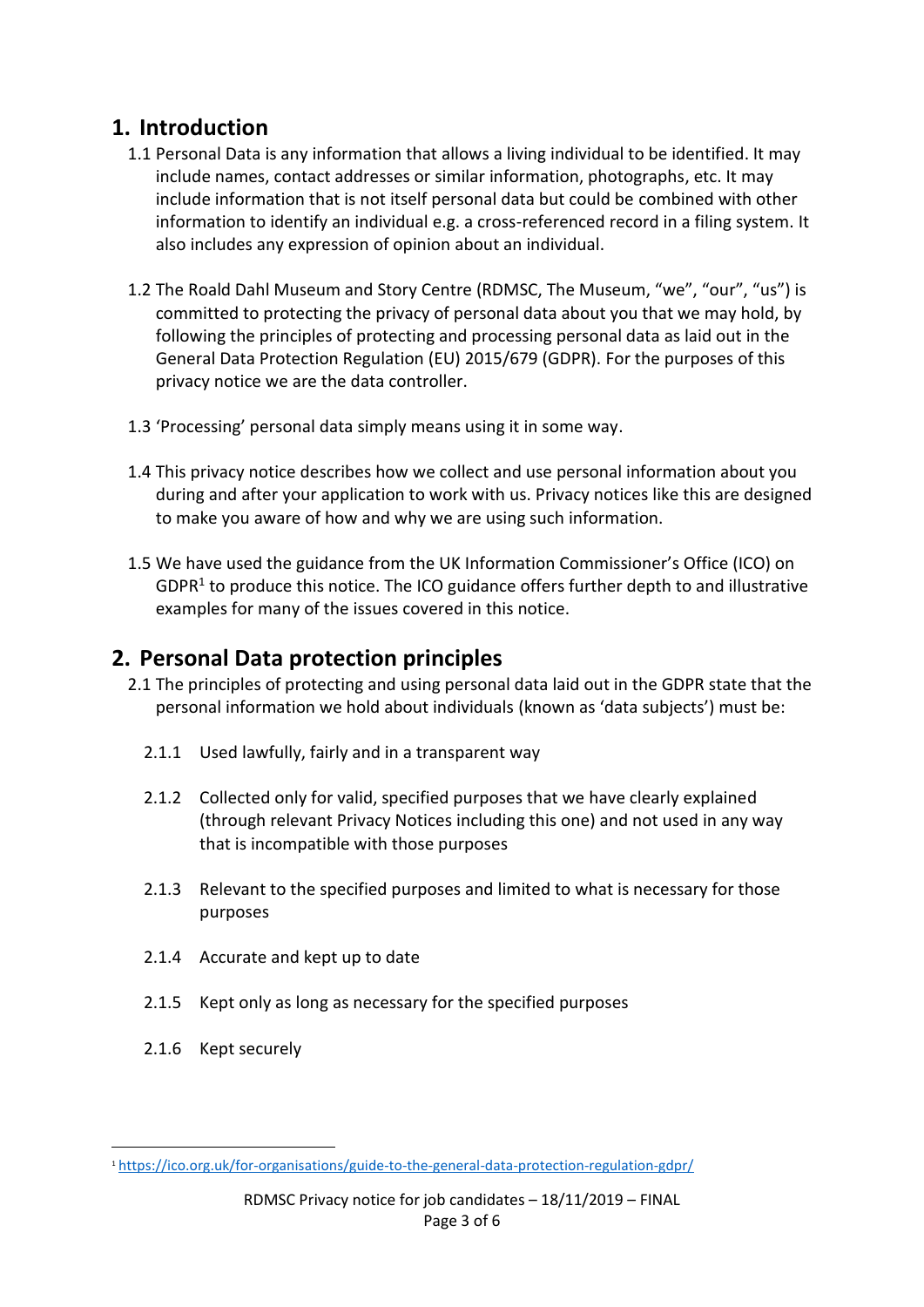2.1.7 Made available to data subjects on request to allow you to exercise your rights in relation to your personal data.

#### **3. The kind of information about you that we collect store and use**

- 3.1 As someone who is applying to work with RDMSC, we do need to collect and use information about you as an individual. We may typically collect, store and use the following types of personal information about our job candidates:
	- 3.1.1 The information you provide on our RDMSC application form: name, title, addresses, telephone numbers and personal email addresses, qualifications and educational establishments attended, your employment history
	- 3.1.2 Any additional information you provide in a CV and covering letter
	- 3.1.3 Any information (opinion) we collect through the interview process
	- 3.1.4 Any information (opinion) we collect following interviews, from taking up references.
- 3.2 If you are offered the job, we may collect, store and use sensitive personal information about you during the later stages of a recruitment process, including information about your health (including health and sickness records), in order to be certain that we can accommodate any specific needs you may have.

#### **4. How is your personal information collected?**

- 4.1 We collect personal information about job candidates through the application and recruitment process, either directly from you as a candidate, or sometimes from an employment agency.
- 4.2 We may sometimes collect additional information from third parties including former employers e.g. as referees. This will usually only be the case for candidates on the verge of being offered a job, subject to references.

#### **5. How we will use information about you**

- 5.1 We will only use your personal information in a lawful way. The lawful basis for using personal information about job candidates is that it is in our legitimate interests to:
	- 5.1.1 Assess your suitability for a role.
	- 5.1.2 Keep you informed about the recruitment process
	- 5.1.3 Keep records about our recruitment process to support the consistency and quality of our own procedures.
- 5.2 If we collect, store and use more sensitive personal information we need to have an even stronger basis for doing so. Typically, this would require at least one of the

RDMSC Privacy notice for job candidates – 18/11/2019 – FINAL Page 4 of 6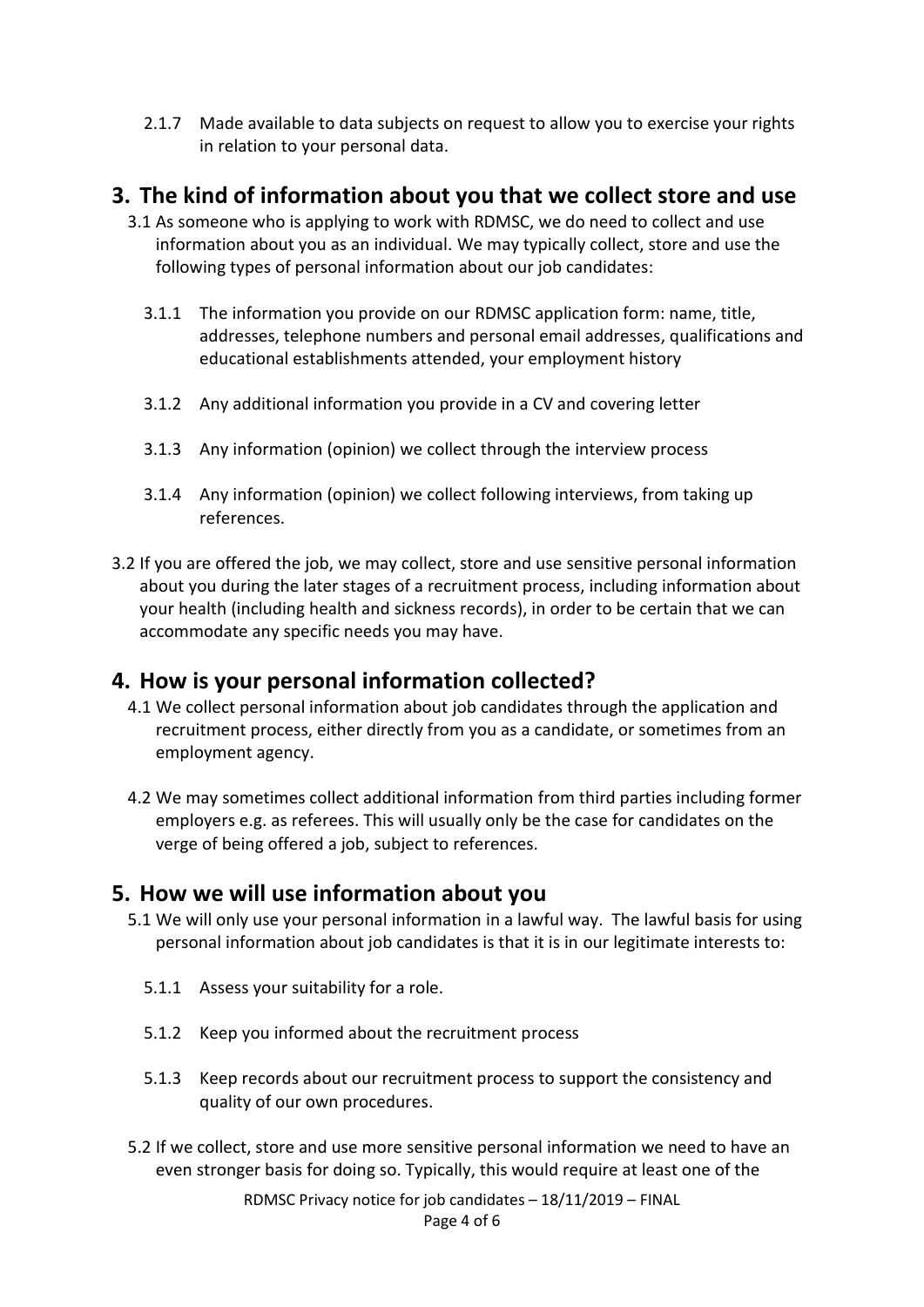following to be in place first:

- 5.2.1 Your explicit written consent
- 5.2.2 A situation where we need to carry out our legal obligations or exercise rights in connection with employment
- 5.2.3 A situation where it is needed in the public interest, such as for equal opportunities monitoring
- 5.2.4 Where you have already made the information public.
- 5.3 We do not use automated data processing in relation to job candidates.

#### **6. Sharing personal data**

- 6.1 As part of our security measures, access to personal information held by the Museum will be limited to those members of Museum staff or volunteers who have a direct role in using the data.
- 6.2 We will only share the personal data we hold about you with third parties such as a recruitment agency, if that is how we received your application. We will only share the personal data we hold about you with third parties when there is a lawful reason to do so, it is in line with the specified purposes for that data, and the third party has appropriate security measures in place.

#### **7. Storing personal data**

- 7.1 Your personal data will only be kept for six months after we have told you whether you have been appointed to the job.
- 7.2 We keep your personal information for that period so that we can show, in the event of a legal claim, that we have not discriminated against candidates and that we have conducted the recruitment exercise in a fair and transparent way. After this period, we will securely destroy your personal information in accordance with our Data Management and Retention Schedule.

#### **8. Your rights in relation to your personal information**

8.1 By law you have certain rights in relation to your own personal information:

- 8.1.1 The right to be informed about whether and how we may be processing your personal data
- 8.1.2 The right of access to your own personal data
- 8.1.3 The right to rectification if the information we have is inaccurate